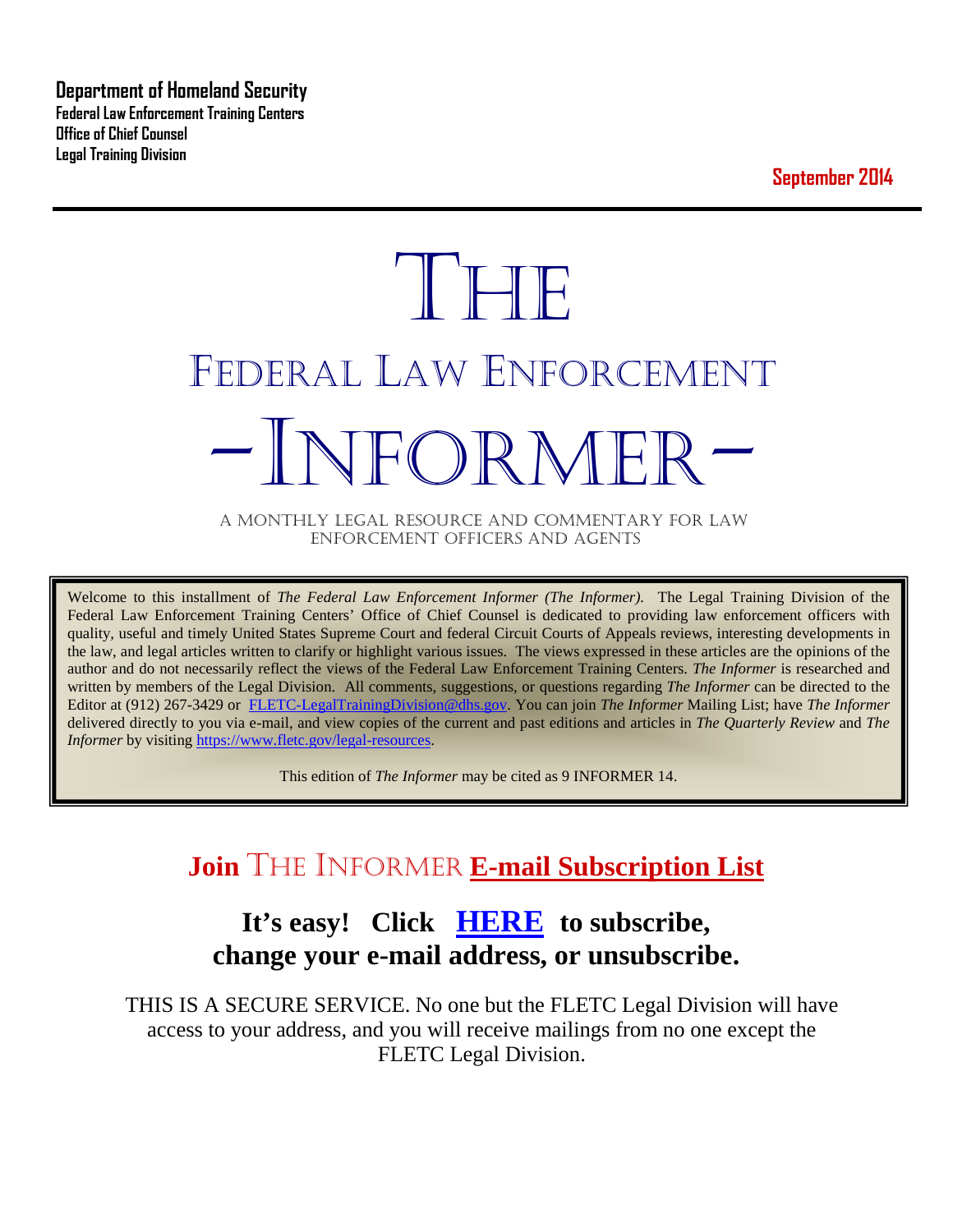# **The Informer – September 2014**

# **Case Summaries**

| <b>First Circuit</b>                                                                          |
|-----------------------------------------------------------------------------------------------|
| <i>McGrath v. Tavares:</i> Whether police officers were entitled to qualified immunity after  |
| shooting and killing a suspect after a vehicle pursuit3                                       |
|                                                                                               |
| United States v. Arthur: Reasonable suspicion to detain a robbery suspect and the reliability |
|                                                                                               |
| <b>Third Circuit</b>                                                                          |
| United States v. Donahue: Warrantless search of suspect's vehicle under the automobile        |
|                                                                                               |
| <b>Fifth Circuit</b>                                                                          |
| United States v. Massi: Federal agents' detention of a suspected drug smuggler and the good   |
|                                                                                               |
| Thompson v. Mercer: Whether it was objectively reasonable for a police officer to shoot and   |
|                                                                                               |
|                                                                                               |
| United States v. Iraheta: Whether two passengers had standing to object to the search of      |
| luggage located in the trunk of a car and whether the driver had                              |
| actual or apparent authority to consent to a search of that luggage8                          |
| Luna v. Mullenix: Whether a police officer was entitled to qualified immunity for shooting    |
| into suspect's vehicle and killing him to terminate a vehicle pursuit9                        |
| <b>Sixth Circuit</b>                                                                          |
| United States v. Noble: Whether a police officer unreasonably prolonged the duration          |
| of a vehicle stop and reasonable suspicion to support a Terry frisk9                          |
| <b>Seventh Circuit</b>                                                                        |
| Seiser v. City of Chicago: Whether it was reasonable to compel an on-duty police officer      |
| to submit to breath testing for suspected alcohol consumption10                               |
| <b>Eighth Circuit</b>                                                                         |
| United States v. Givens: Reasonable suspicion to support a traffic stop for suspected         |
|                                                                                               |
| United States v. Meidel: Entry onto curtilage of suspect's home, without a warrant, to        |
|                                                                                               |
| United States v. Hickman: Reliability of witness' identification of suspect12                 |
| <b>Ninth Circuit</b>                                                                          |
| Williams v. Holley: Whether a police officer was entitled to qualified immunity after         |
| deploying his Taser and then shooting and killing a suspect13                                 |
| United States v. Nora: Whether police officers were justified in conducting a warrantless     |
|                                                                                               |
| United States v. Fowlkes: Whether the warrantless, forcible removal of contraband from        |
| a suspect's body during a strip search was reasonable15                                       |
| Cruz v. City of Anaheim: Whether police officers were entitled to qualified immunity          |
|                                                                                               |
|                                                                                               |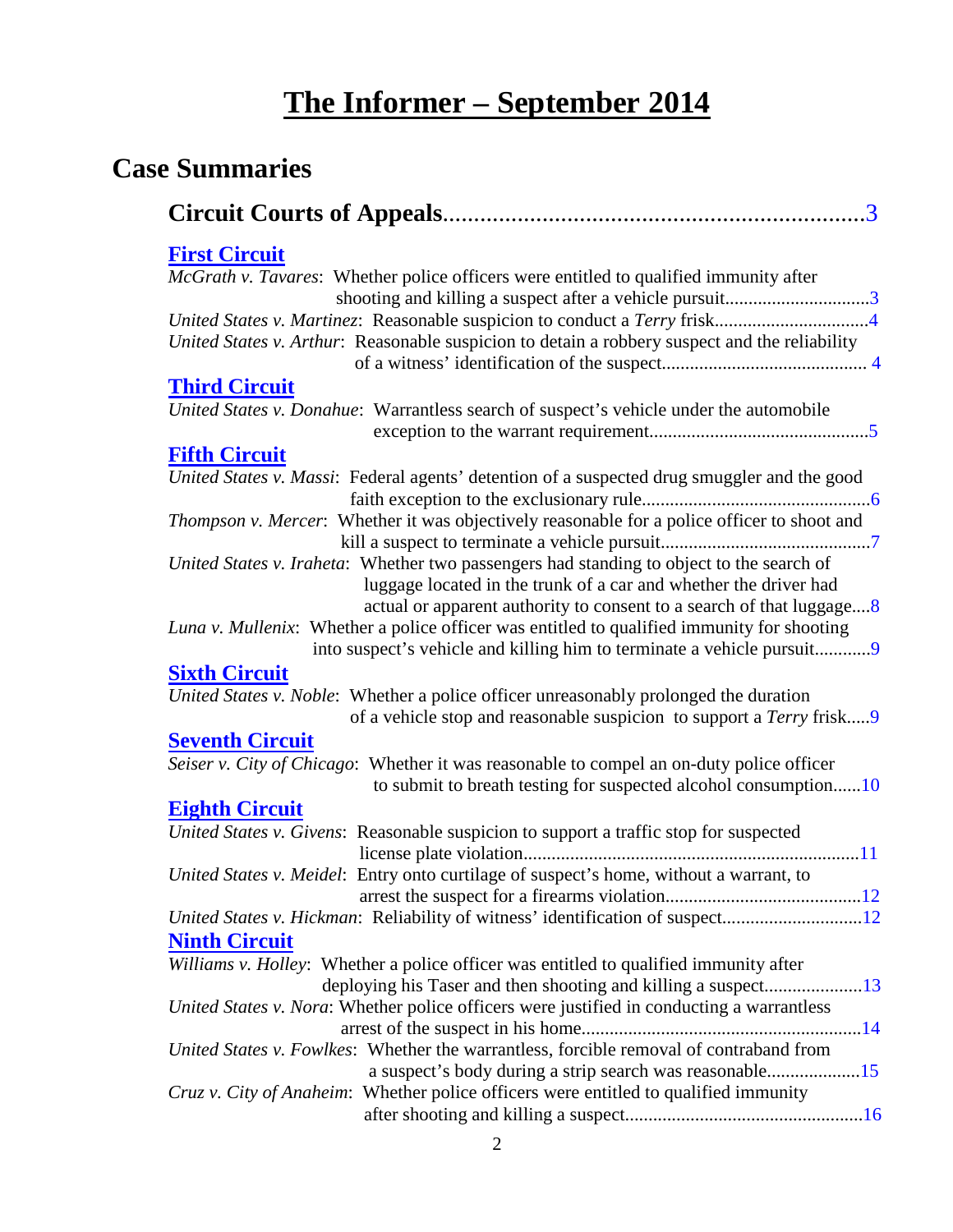# CASE SUMMARIES

# Circuit Courts of Appeal

# <span id="page-2-1"></span><span id="page-2-0"></span>**First Circuit**

#### <span id="page-2-2"></span>**McGrath v. Tavares, 757 F.3d 20 (1st Cir. Mass. Aug. 1, 2014)**

At 3:15 a.m., Officer Almeida responded to an activated burglar alarm at a liquor store. As Officer Almeida got close to the liquor store, a Toyota Camry traveling in the opposite direction turned left in front of him at an intersection. Believing various traffic violations had been committed, Officer Almeida got behind the Camry, with blue lights and siren activated, and attempted to conduct a traffic stop. However, the driver of the Camry refused to stop. After the Camry drove through a bank's drive-through teller window in the wrong direction, Officer Tavares joined the pursuit. When the driver of the Camry crashed into a stone wall, Almeida and Tavares positioned their patrol cars behind the Camry. Almeida shouted commands to the driver to put his hands up and step out of the Camry. Instead of complying with Almeida's commands, the driver maneuvered the Camry in reverse between the two patrol cars. The reversing Camry hit Almeida's patrol car and continued backing up until it crashed into a telephone pole. The officers approached the Camry, which appeared to be stuck on the telephone pole, with their firearms drawn. Officer Tavares ordered the driver to turn off the engine and get out of the Camry. The driver revved the Camry's engine then accelerated toward Officer Tavares. Officer Tavares fired his firearm twice, striking the Camry's front windshield. One of the shots hit the driver in the upper right arm. As the Camry passed Officer Tavares and continued in Officer Almeida's direction, Officer Tavares fired two more shots, which entered the Camry through the front passenger window. One of the shots struck the driver in the back. Officer Almeida then fired seven shots; however, none struck the driver. After hitting a curb, the Camry went airborne and came to a complete stop. The driver, sixteen-year old, McGrath later died from the gunshot wound to the back.

McGrath's mother sued, claiming Officers Tavares and Almeida violated the *Fourth* and *Fourteenth Amendments* by using excessive force to unlawfully seize her son.

The court affirmed the district court, which held, as a matter of law, that Officer Tavares' use of deadly force was objectively reasonable under the circumstances. First, throughout the pursuit, the court noted, McGrath acted with complete disregard for the safety of the officers or anyone else that might have been on the street. Second, the undisputed facts established when Officer Tavares fired at the Camry, the chase had not ended, even though the Camry had crashed into a stone wall and then a telephone pole. When Officer Tavares fired his first two shots, the Camry was driving toward him. Officer Tavares' choices were to shoot or risk being run over. The court concluded an officer in this situation could have reasonably believed he was facing a threat of serious physical harm or death. Officer Tavares third and fourth shots were fired as the Camry drove toward Officer Almeida. The court found an officer in this situation could have reasonably believed the driver of the Camry posed a threat of serious physical harm to Officer Almeida, and then to the public if he were able to resume his flight. As a result, Officer Tavares was entitled to qualified immunity.

Concerning Officer Almeida, the court affirmed the district court, which held as a matter of law that Officer Almeida was entitled to qualified immunity. In this case, none of Officer Almeida's shots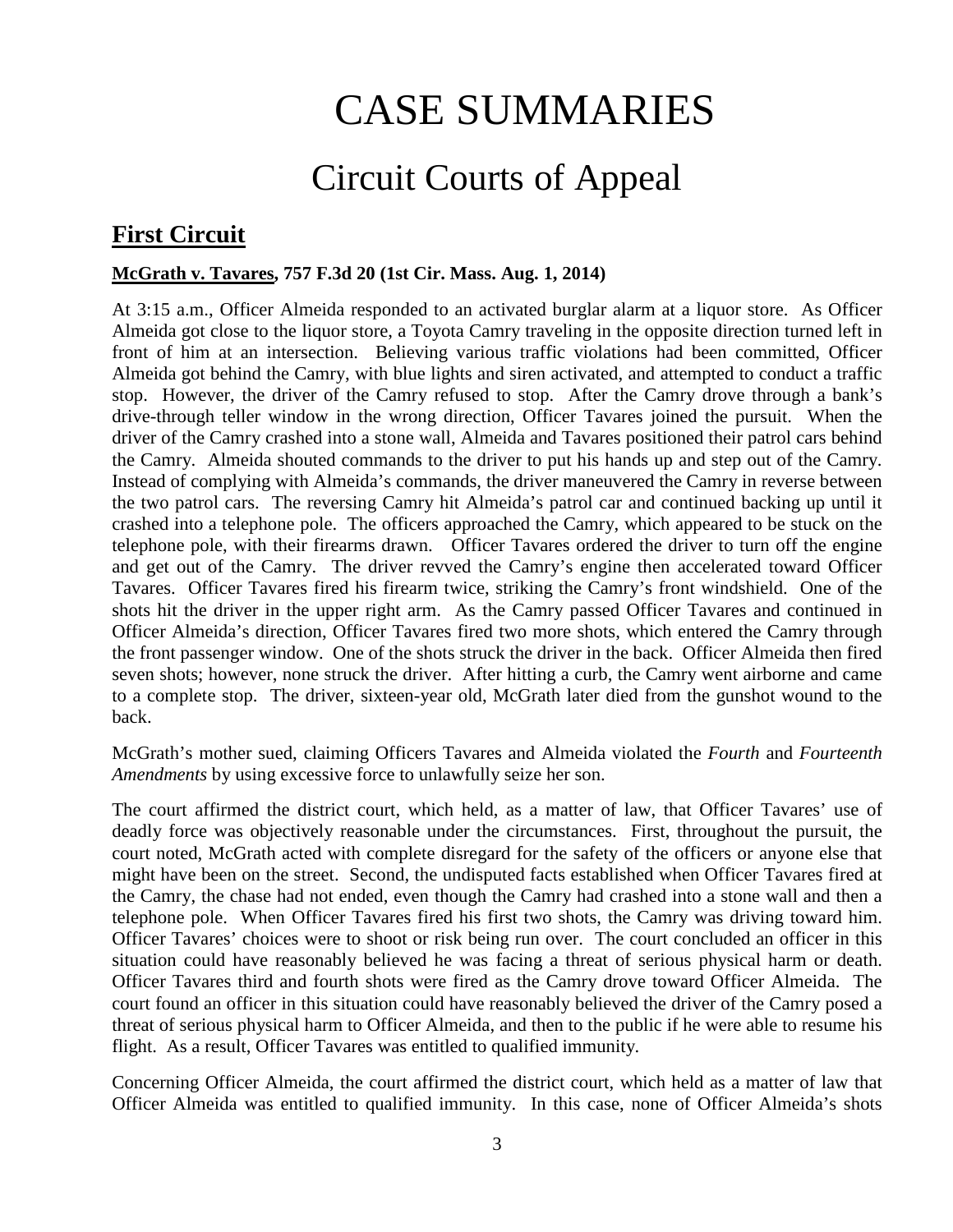struck McGrath or restrained McGrath's freedom of movement. Consequently, Officer Almeida never seized McGrath for *Fourth Amendment* purposes.

Click **[HERE](http://docs.justia.com/cases/federal/appellate-courts/ca1/12-2277/12-2277-2014-08-01.pdf)** for the court's opinion.

\*\*\*\*\*

#### <span id="page-3-0"></span>**United States v. Martinez, 2014 U.S. App. LEXIS 15173 (1st Cir. Mass. Aug. 6, 2014)**

At roll call, police officers were advised of the heightened risk for gang violence in the area because a funeral service was being held at a local church for a murdered gang member. After the service, a police officer drove past a park near the church and saw a large gathering of people and cars. As police officers approached, a silver car left abruptly with its tires screeching and disregarded a red light. One of the officers stopped the car, which contained four men. The officer recognized the frontseat passenger, Martinez. The officer knew Martinez was a gang member who had previously been charged with assault and battery and with weapons offenses. The officer ordered the driver out of the car and told the other occupants to keep their hands where he could see them. Martinez initially placed his hands on the dashboard, but on two occasions reached toward his waistband. A back-up officer then ordered Martinez out of the car and frisked him. The officer discovered a loaded firearm in the waistband of Martinez's pants. The government indicted Martinez for being a felon in possession of a firearm.

Martinez argued the frisk was unlawful because the officer did not have reasonable suspicion that he was presently armed and dangerous.

The court disagreed. At the time of the stop, the officer knew Martinez belonged to a gang and that Martinez had been charged with assault and battery and weapons offenses in the past. In addition, the traffic stop occurred after the car in which Martinez was riding sped away and ran a red light as soon as police officers arrived in an area of suspected gang activity. Finally, Martinez repeatedly refused orders by police officers to keep his hands on the dashboard. Instead Martinez reached toward his waistband. The court concluded, under these circumstances, it was objectively reasonable for the officers to suspect Martinez was armed and dangerous.

Click **[HERE](http://docs.justia.com/cases/federal/appellate-courts/ca1/12-2219/12-2219-2014-08-06.pdf)** for the court's opinion.

\*\*\*\*\*

#### <span id="page-3-1"></span>**United States v. Arthur, 2014 U.S. App. LEXIS 16240 (1st Cir. Mass. Aug. 22, 2014)**

On October 31, two armed men robbed a cell phone store and fled on foot. The store clerk described the robbers as black males wearing dark, heavy clothing. Another witness reported the robbers were fleeing on foot down Moultrie Street, which was a street near the store. Upon learning this information, a police officer drove to Moultrie Street and saw a resident raking leaves. The resident told the officer he had just seen two black males running down the street, heading away from the cell phone store. The officer drove to the end of Moultrie Street and when he turned to an adjacent street, the officer saw two black males walking in a direction that led away from the cell phone store. One of the men, later identified as Arthur, was wearing a black pea coat and blue jeans. The other man, later identified as Brown, was wearing a dark colored hooded sweatshirt and black pants. Approximately five minutes had elapsed since the robbery, the men were one eighth of a mile from the cell phone store, and the officer had seen no other people on foot in the area. The officer stopped the men and told them they matched the description of two robbery suspects. The officer brought the men back to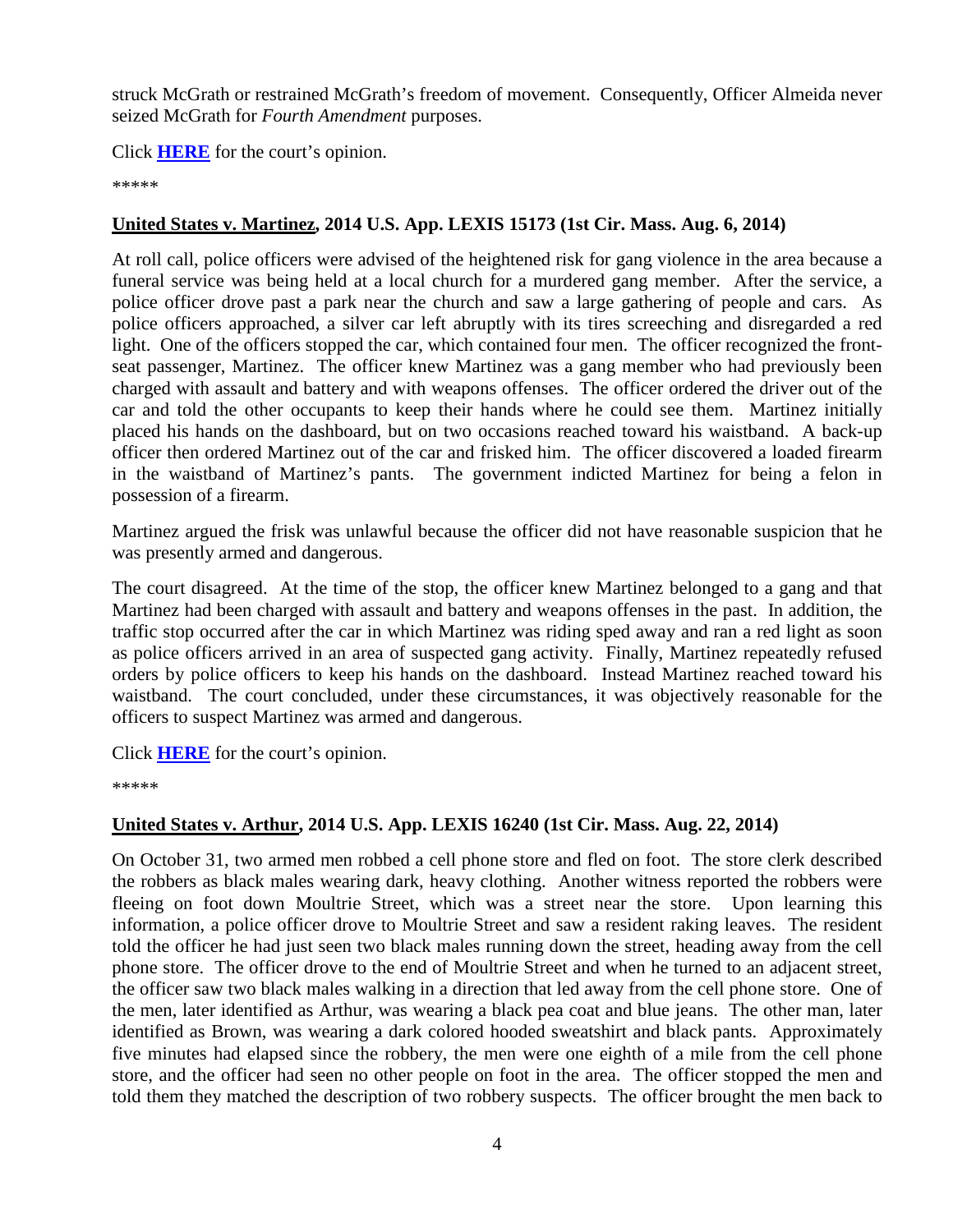the store where the store clerk identified Arthur and Brown as the robbers. Arthur and Brown were arrested and charged with a variety of federal criminal offenses.

Arthur argued the officer violated the *Fourth Amendment* because the officer did not have reasonable suspicion to stop him.

The court disagreed. First, when the officer stopped Arthur, he had a reliable description of the robbers, to include their race, gender, clothing and their approximate location and direction of travel. Second, the officer corroborated this information with the person raking leaves. Third, only a few minutes had elapsed after the robbery when officer saw Arthur and the other man one eighth of a mile away from the crime scene, heading away from the store. Fourth, Arthur and the other man matched the description provided by the store clerk. Finally, the officer saw no other persons on foot in the area. As a result, the court held the officer had reasonable suspicion to stop Arthur and investigate Arthur's possible involvement in the robbery.

Arthur further argued the store clerk's identification should have been suppressed because it was not reliable.

Again, the court disagreed, holding the store clerk's identification of Arthur was reliable. After stopping Arthur and Brown, the officer brought the men back to the cell phone store. The clerk remained inside the store and viewed each man through the plate glass window as he stood on the sidewalk outside the store. When the clerk saw Arthur, she immediately shouted, "That's him, that's him." Although the show-up procedure was impermissibly suggestive, the court held it was still reliable. First, the clerk had a reasonably good chance to view Arthur during the robbery. Second, the clerk paid close attention to Arthur's appearance as demonstrated by her ability to provide an accurate description. Finally, after viewing Arthur on the sidewalk, the clerk did not hesitate in identifying him as one of the robbers.

Click **[HERE](http://docs.justia.com/cases/federal/appellate-courts/ca1/13-1892/13-1892-2014-08-22.pdf)** for the court's opinion.

\*\*\*\*\*

## <span id="page-4-0"></span>**Third Circuit**

#### <span id="page-4-1"></span>**United States v. Donahue, 2014 U.S. App. LEXIS 16221 (3d Cir. Pa. Aug. 22, 2014)**

Donahue was convicted in federal court in Pennsylvania on several fraud related charges and received a ten-year prison sentence. The court directed Donahue to surrender at a certain time and place to begin serving this sentence, but Donahue failed to do so. As a result, the court issued a warrant for Donahue's arrest. Two weeks later, agents with the United States Marshals Service apprehended Donahue in New Mexico after they saw him enter his son's Mustang outside a hotel. The marshals seized the Mustang and searched it without a warrant. Inside the car, the marshals found various maps and several closed bags, which were not opened. The next day, an agent with the Federal Bureau of Investigation (FBI) drove the Mustang to an FBI facility. FBI agents searched the Mustang without a warrant and found a Glock .40 caliber magazine behind the driver's seat. The FBI agents then obtained the closed bags seized by the marshals from the trunk of the Mustang. Five days after Donahue's arrest, FBI agents searched the bags and found a Glock pistol. The government indicted Donahue for failure to surrender and weapons violations.

Donahue argued the evidence seized from the Mustang should have been suppressed because the warrantless searches were unreasonable under the *Fourth Amendment*.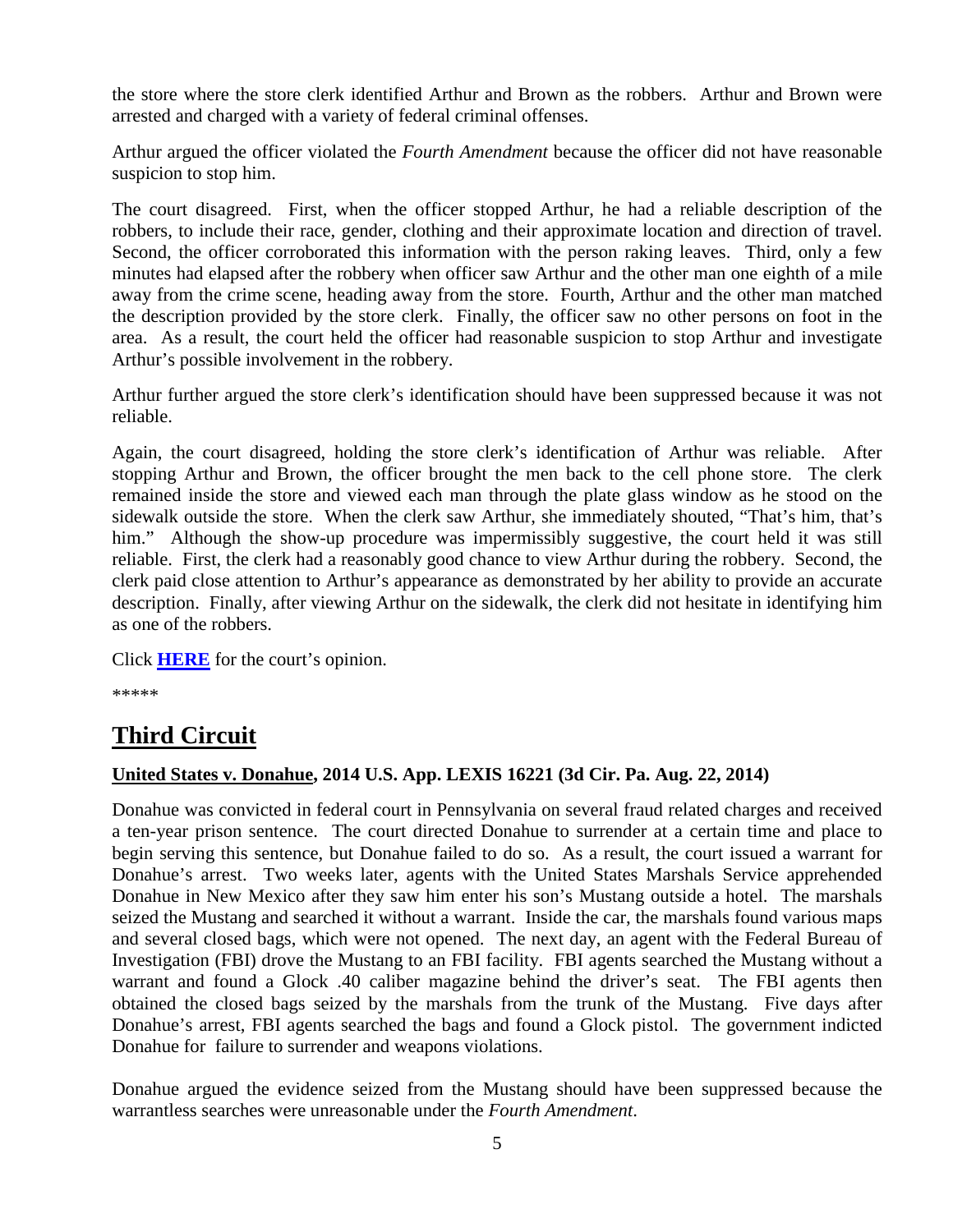The court disagreed, holding the federal agents established probable cause to search the Mustang without a warrant under the automobile exception to the *Fourth Amendment's* warrant requirement.

The automobile exception allows police officers to conduct vehicle searches without a warrant if there is probable cause to believe the vehicle contains evidence of a crime. Once probable cause is established, officers are allowed search every part of the vehicle and its contents that may conceal the object of the search. In addition, officers are allowed to search an impounded vehicle, without a warrant, after the officers have secured the vehicle and the loss of evidence is not a concern, even if the officers had time to obtain a search warrant.

In this case, the court held it was reasonable to believe the Mustang contained items showing that Donahue knowingly failed to surrender to federal authorities. The marshals knew Donahue had failed to surrender, as ordered by the court, and in his experience, a marshal testified that fugitives often keep false identification documents in places that are readily accessible, such as their cars. Once the marshals established probable cause to search the Mustang, the court concluded the marshals were entitled to seize the closed bags located in the trunk, and the five-day delay between the seizure of the Mustang and the search of the closed bags was immaterial.

Click **[HERE](http://docs.justia.com/cases/federal/appellate-courts/ca3/13-4767/13-4767-2014-08-22.pdf)** for the court's opinion.

\*\*\*\*\*

## <span id="page-5-0"></span>**Fifth Circuit**

#### <span id="page-5-1"></span>**United States v. Massi, 2014 U.S. App. LEXIS 14815 (5th Cir. Tex. Aug. 1, 2014)**

Around 6:00 p.m., Massi and Sanchez landed a single-engine airplane at the Midland International Airport. The Air Marine Operations Center (AMOC) of the United States Customs and Border Protection requested that federal agents with the United States Immigration and Customs Enforcement (ICE) conduct a "ramp check" of Massi's airplane. A ramp check is a regulatory inspection that permits law enforcement officers to examine the licensing and certification of the pilot and aircraft to ensure they conform with federal regulations. The AMOC requested the ramp check for three reasons. First, the airplane had flown from Orlando to Las Vegas, making six refueling stops along the way, remained in Las Vegas for twelve hours, then was returning to Orlando with Midland as a refueling stop. Second, the registered owner of the airplane had been convicted of drug trafficking twelve years earlier. Third, Massi had crossed from Tijuana, Mexico into the United States sometime within the previous three days.

Two ICE agents reviewed Massi and Sanchez's documents and then requested consent to search the airplane. Both men denied consent, and simultaneously with denying consent, Massi attempted to shut the airplane's open door. While walking around the exterior of the airplane, one of the ICE agents saw a cardboard box through the window of the airplane. When the agent questioned Massi and Sanchez separately about the box, each man gave a different account as to who owned the box.

A third ICE agent arrived at 7:30 p.m., and for the next two hours, he confirmed with his colleagues what had transpired before his arrival. During this time, Massi and Sanchez were required to remain near the airplane. At 9:30 p.m., the ICE agent obtained approval to request a search warrant for the airplane. The ICE agent drafted the affidavit for the search warrant and presented it to a magistrate who issued the warrant at 11:30 p.m. The ICE agents executed the search warrant at midnight and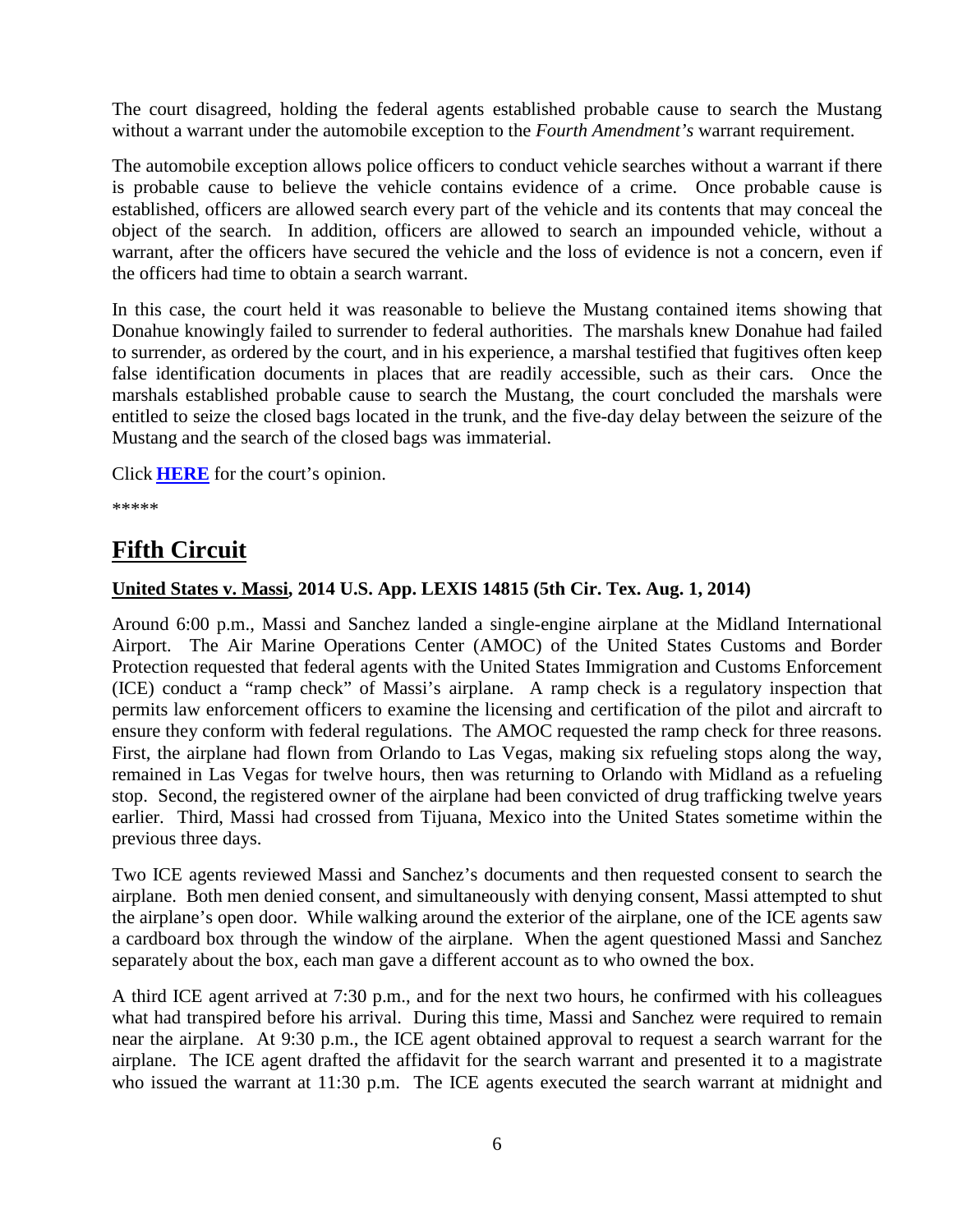discovered over ten kilograms of marijuana in the cardboard box. The government indicted Massi for possession with intent to distribute marijuana.

Massi moved to suppress all evidence seized in the search of the airplane. While conceding the ICE agents conducted a lawful ramp check of the airplane, Massi argued his lengthy detention prior to the execution of the search warrant was unreasonable. Massi further argued the search warrant was not valid because it was the product of that unlawful detention.

The court held the ICE agents had reasonable suspicion to detain Massi under *Terry v. Ohio* after the conclusion of the ramp check. The AMOC's suspicions that arose from Massi's flight pattern, Massi's recent travel to Tijuana, Mexico, a known drug hub, and the fact that the airplane's registered owner had a drug trafficking conviction combined to establish reasonable suspicion that Massi may have been involved in a drug crime. However, the court further held the justification to detain Massi under *Terry* ended by 7:30 p.m., when the third ICE agent arrived. Consequently, Massi's four and one half hour detention until the search warrant was executed at midnight constituted an unreasonable seizure.

Although the court found Massi's detention violated the *Fourth Amendment*, the court held the good faith exception to the exclusionary rule applied. First, the court noted there was no clear connection between Massi's unlawful detention and the acquisition of the evidence used to support the search warrant. The court found the evidence used to support the affidavit for the search warrant was obtained, although not fully corroborated, before 7:30 p.m. Second, even though Massi's unlawful seizure allowed the airplane to be at the airport for the midnight search warrant to be executed, the court found it was objectively reasonable for the third ICE agent to believe Massi's detention past 7:30 p.m. was lawful because when the agent arrived, he believed that probable cause to search existed. As a result, the court found it was reasonable for the agent to believe that he was justified in taking the steps needed to confirm the known facts in the case with his colleagues, and then to prepare an affidavit to present to a magistrate and obtain a search warrant. In its opinion, the court recognized that case law does not clearly indicate whether or how the delays inherent in obtaining a warrant interact with unlawful seizures under the *Fourth Amendment*. Finally, the court held search warrant affidavit included sufficient facts discovered during Massi's *Terry* stop to establish probable cause to search the airplane.

Click **[HERE](http://docs.justia.com/cases/federal/appellate-courts/ca5/12-51063/12-51063-2014-08-01.pdf)** for the court's opinion.

\*\*\*\*\*

#### <span id="page-6-0"></span>**Thompson v. Mercer, 2014 U.S. App. LEXIS 15241 (5th Cir. Tex. Aug. 7, 2014)**

Thompson stole a vehicle, kidnapped its sleeping occupant, and then led police officers on a two-hour pursuit. The kidnapping victim dialed 911 allowing dispatchers to overhear Thompson state that he would "kill himself" when he "got to where he was going." In addition, the victim told the dispatchers there was a firearm in the vehicle. While fleeing from the police officers, Thompson reached speeds in excess of 100 miles per hour, ran numerous stop signs, drove on the wrong side of the road and passed other motorists on the left, on the right, on the shoulder and on the median. The pursuing officers made several attempts to disable Thompson's vehicle, all of which failed. Sheriff Mercer, who did not participate in the pursuit, was kept apprised of the developments and was aware of these facts. Sheriff Mercer positioned himself on the shoulder of the road ahead of Thompson. When Thompson came into view, Sheriff Mercer fired an AR-15 assault rifle at the vehicle, striking the radiator. When the vehicle failed to slow down, Mercer fired directly into the windshield, striking Thomson in the head and neck killing him. Thompsons parents sued Mercer claiming Mercer used excessive force to stop their son.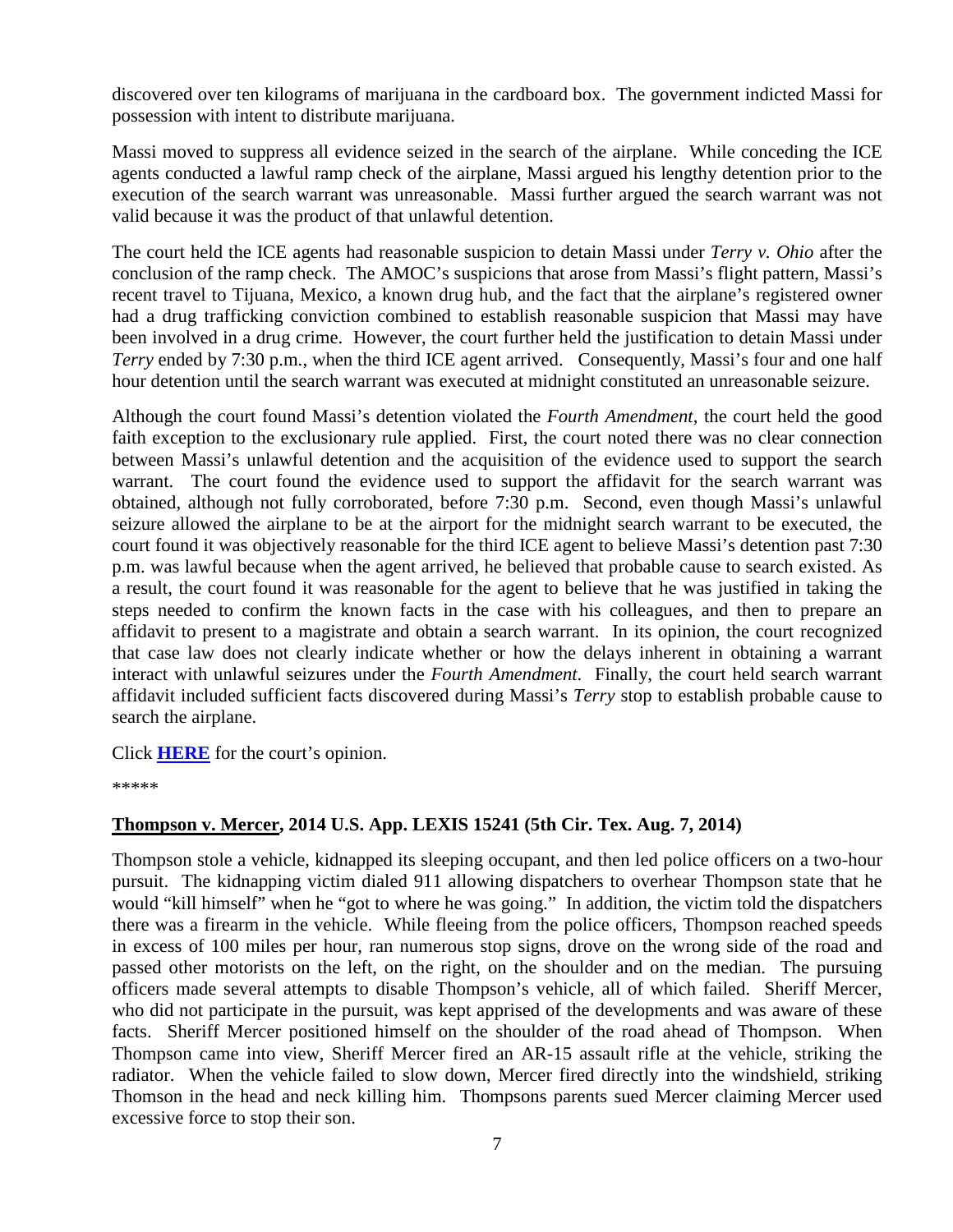The court held Mercer's use of deadly force was objectively reasonable; therefore, Mercer was entitled to qualified immunity. While firing an assault rifle directly into the vehicle created a significant risk of serious injury to Thompson, the court found this risk was outweighed by Thompson's "shocking disregard for the welfare of passersby and of the pursuing law enforcement officers." In addition, the vehicle was not the only deadly weapon at Thompson's disposal. Thompson was in possession of a firearm and throughout the two-hour pursuit, he never showed any signs that he planned to surrender.

Click **[HERE](http://docs.justia.com/cases/federal/appellate-courts/ca5/13-10773/13-10773-2014-08-07.pdf)** for the court's opinion.

\*\*\*\*\*

#### <span id="page-7-0"></span>**United States v. Iraheta, 2014 U.S. App. LEXIS 15960 (5th Cir. La. Aug. 19, 2014)**

A police officer conducted a traffic stop on a car driven by Iraheta. The officer directed Iraheta to exit the car but had the passengers, Gonzalez and Meraz-Garcia, remain inside. During the stop, the officer discovered the men were traveling from California to Miami. At some point, the officer asked Iraheta for permission to search the car for narcotics and Iraheta consented. Gonzalez and Meraz-Garcia did not hear the exchange between the officer and Iraheta. When the officer opened the trunk to search, he saw several duffel bags. None of the bags were marked in a way that identified the owner and none of the men objected to the search or claimed ownership of the bags. The officer opened one of the bags and discovered cocaine and methamphetamine. Iraheta, Gonzalez and Meraz-Garcia were charged with a variety of federal drug offenses.

Each defendant filed a motion to suppress the drugs found in the bag. The district court denied Iraheta's motion, but suppressed the evidence as to Gonzalez and Meraz-Garcia. The government appealed.

First, the court held Gonzalez and Merzaz-Garcia had standing to object to the officer's search of the duffel bag. The court recognized the owner of a suitcase located in another person's car may have a legitimate expectation of privacy with regard to the contents of the suitcase. In addition, a person who abandons or disclaims ownership of property prior to the search does not have standing to challenge a search after his abandonment or disclaimer of that property. However, in this case, neither Gonzalez nor Meraz-Garcia denied ownership of the bag before the officer searched it. Consequently, neither man had abandoned the bag; therefore, Gonzalez and Meraz-Garcia had standing to object to the search of the duffel bag.

Next, the court held Iraheta did not have actual authority to consent to the search of the multiple bags located in the trunk of the car. The court found the government failed to establish that Iraheta had joint access or mutual use of the bags with Gonzalez or Meraz-Garcia. Without joint access or mutal use, the fact that the bags were found in the trunk of the car driven by Iraheta was not enough to establish he had actual authority to consent to their search.

Finally, the court held Iraheta did not have apparent authority to consent to the search of the bags. There were three people in the car and the number of bags in the trunk was consistent with three people traveling from California to Miami. Taken together, the court found these circumstances would put a reasonable officer on notice that Iraheta could not give consent to search all of the bags in the trunk. In addition, the officer testified he could not remember how many bags were in the trunk or who owned the bags, and the officer never inquired into their ownership.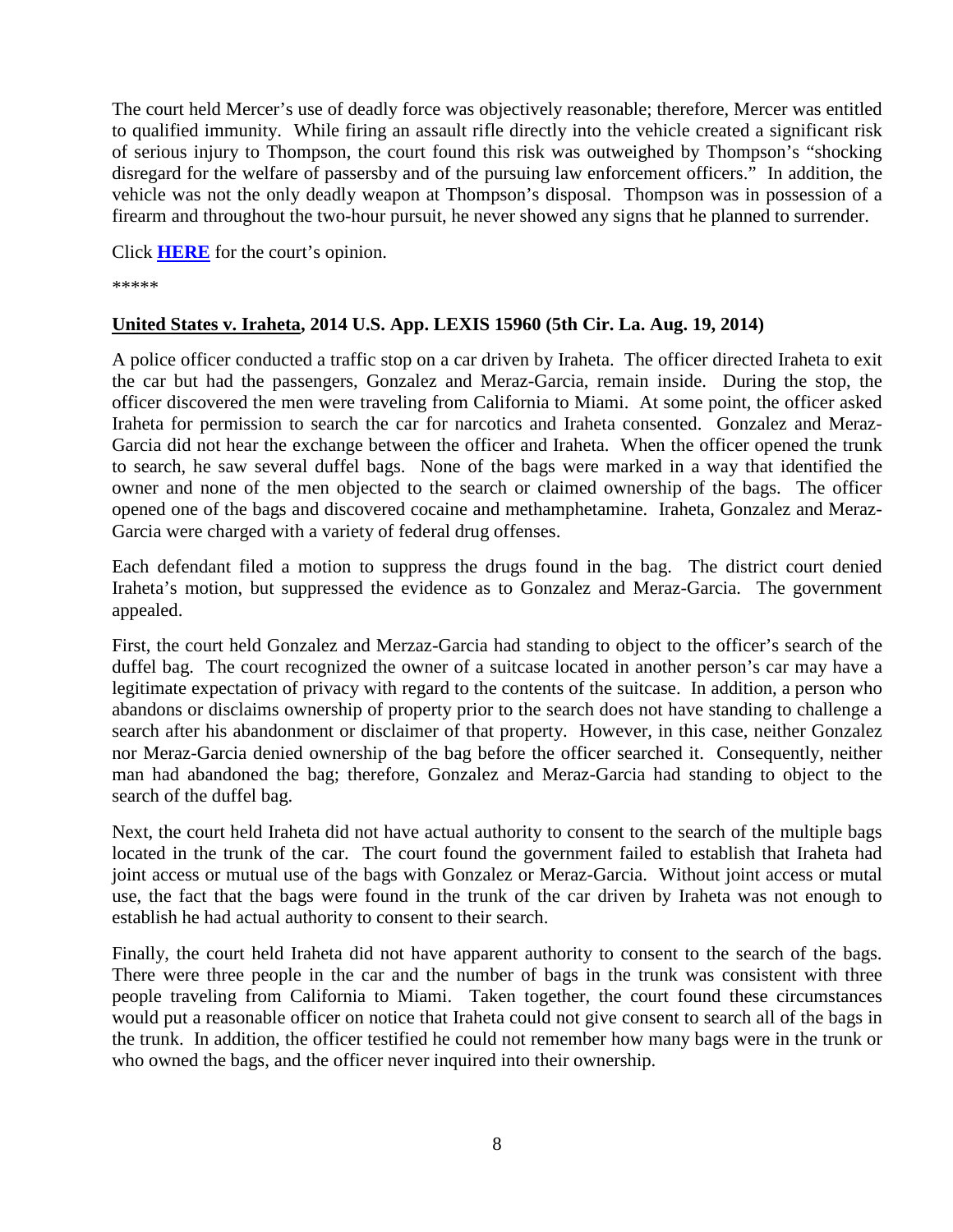Although Gonzalez and Meraz-Garcia did not object to the search nor claim ownership of the bags, the court commented neither man heard Iraheta grant consent to search, and the officer never told them Iraheta had done so. Under these circumstances, the court stated, "The onus was on the officers to act reasonably."

Click **[HERE](http://docs.justia.com/cases/federal/appellate-courts/ca5/13-30545/13-30545-2014-08-19.pdf)** for the court's opinion.

\*\*\*\*\*

#### <span id="page-8-0"></span>**Luna v. Mullenix, 2014 U.S. App. LEXIS 16785 (5th Cir. Tex. Aug. 28, 2014)**

At approximately 10:21 p.m., a police officer followed Leija to a fast food restaurant and attempted to arrest him on an outstanding misdemeanor arrest warrant. After some discussion with the officer, Leija fled in his vehicle with the officer in pursuit. A state trooper took the lead in the pursuit as Leija continued onto an interstate highway. Approximately eighteen minutes into the pursuit, Leija approached an overpass where a trooper had deployed a spike strip in the roadway, while Mullenix positioned himself on top of the overpass with an M-4 rifle. Mullenix fired six rounds at Leija's car, which then engaged the spike strip, hit the median and rolled over. Leija was pronounced dead at the scene. Leija's cause of death was later determined to be one of the shots fired by Mullenix.

Leija's estate sued Mullenix, claiming Mullenix violated the *Fourth Amendment* by using excessive force to stop Leija. Mullenix argued his use of force was objectively reasonable because he acted to protect the officers involved in the pursuit, the officer below the overpass, and other motorists who might have been in the path of the pursuit.

The court held Mullenix was not entitled to qualified immunity. The court found the immediacy of the risk posed by Leija was a disputed fact that a reasonable jury could find in either Luna's favor or in the officer's favor. According to Luna's version of the facts, although Leija was clearly speeding during the pursuit, traffic in the rural area was light, and there were no pedestrians, businesses or residences along the highway. In addition, Leija did not run any vehicles off the road and he did not collide with any police vehicles. As a result, the court concluded it could not find that Mullenix acted objectively reasonable as a matter of law.

Click **[HERE](http://docs.justia.com/cases/federal/appellate-courts/ca5/13-10899/13-10899-2014-08-28.pdf)** for the court's opinion.

\*\*\*\*\*

# <span id="page-8-1"></span>**Sixth Circuit**

#### <span id="page-8-2"></span>**United States v. Noble, 2014 U.S. App. LEXIS 15279 (6th Cir. Ky. August 8, 2014)**

A police officer was following a vehicle connected to a suspect in a methamphetamine trafficking ring. The officer conducted a traffic stop after the vehicle drifted into the adjacent lane without using a turn signal and because the officer believed the window tint on the vehicle was unlawful. While standing at the passenger–side window, the officer noticed the passenger, Noble, was extremely nervous. The officer used his tint meter and determined the vehicle's tint was in violation of state law. The officer then administered a field sobriety test to Adkins, the driver, because of the lane-change violation. During this time, another officer arrived and directed Noble to place his hand on the dashboard, which he did. After the driver passed the field sobriety test, the officer obtained consent to search the vehicle and ordered Noble to exit. When Noble stepped out of the car, the officer frisked Noble for weapons. The officer stated Noble's nervousness and the fact that Noble was in a car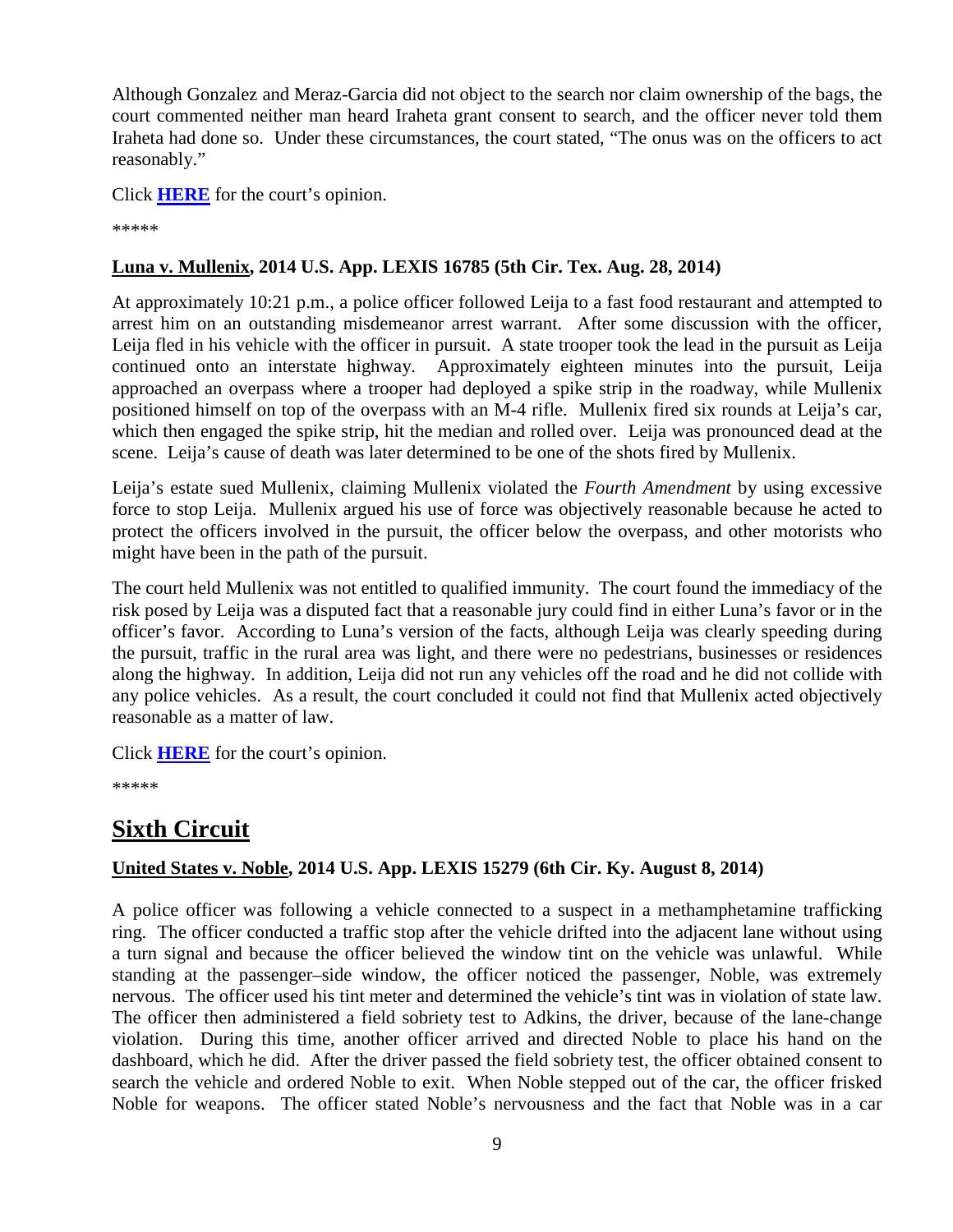suspected of being involved in drug trafficking caused him to believe Noble might be armed. The officer frisked Noble and felt an object in a plastic bag that the officer believed to be crack cocaine. The officer removed the object and identified it as methamphetamine. The officer also discovered two other baggies of methamphetamine, a pill bottle, a smoking pipe and a loaded handgun on Noble's person. The government indicted Noble on drug and firearms offenses.

Noble argued the officer violated the *Fourth Amendment* by unreasonably prolonging the duration of the traffic stop and by frisking him without reasonable suspicion.

First, the court held the duration of the traffic stop was reasonable. The officer had probable cause to believe two traffic violations had occurred. The officer immediately questioned the driver about his identity and reasons for changing lanes without using his turn signal. The officer then checked the tint on the vehicle's windows and administered a field sobriety test to ensure Adkins' erratic driving was not caused by alcohol or drug impairment.

Second, the court held the officer did not have reasonable suspicion to believe Noble was armed and dangerous. The court noted, in the context of a traffic stop, a person's nervousness is not a reliable indicator of how dangerous he might be. In this case, the officer noticed Noble was nervous at the beginning of the stop, but tested the vehicle's window tint and performed a field sobriety test on Adkins before he decided to frisk Noble. In addition, Noble placed his hands on the dashboard when directed to do so, and left them there until he was ordered out of the vehicle.

The court further stated a person's mere presence in a car, which police officers believe is connected to drug trafficking, does not automatically justify a frisk of that person. Here, the officers did not recognize Noble or Adkins as having a criminal history, and both men complied with the officers' various commands during the traffic stop. Consequently, the court held the frisk of Noble violated the *Fourth Amendment* and the evidence discovered on his person should have been suppressed.

Click **[HERE](http://docs.justia.com/cases/federal/appellate-courts/ca6/13-6056/13-6056-2014-08-08.pdf)** for the court's opinion.

\*\*\*\*\*

## <span id="page-9-0"></span>**Seventh Circuit**

#### <span id="page-9-1"></span>**Seiser v. City of Chicago, 2014 U.S. App. LEXIS 15473 (7th Cir. Ill. Aug. 12, 2014)**

Seiser, an on-duty Chicago police officer, drove his personal vehicle to a school where he worked security. While in his car, three witnesses saw Seiser drinking from a large bottle, which contained a clear liquid and called 911. The bottle was a 1.75-liter T.G.I. Friday's Mudslide bottle which, when sold, had contained an alcoholic beverage, which still bore a label that read, "The liquor is in it." The responding police officer saw Seiser's parked car and a bottle with clear liquid on the front seat. Although, the officer could not see the label, the officer believed the bottle contained alcohol based on the witness' statements. The officer located Seiser and asked Seiser to give him the bottle. After Seiser refused, the officer contacted a supervisor who told the officer to arrest Seiser for driving under the influence (DUI) and seize the bottle from Seiser's car. The officer arrested Seiser and administered field sobriety tests, which Seiser passed. The officer then ordered Seiser to submit to a breathalyzer, which indicated a blood-alcohol content of 0.00. The officer amended the charge against Seiser from DUI to an open container violation. A laboratory analysis of the liquid of the bottle seized from Seiser's car found that it did not contain alcohol. The state then dismissed the open container charge against Seiser.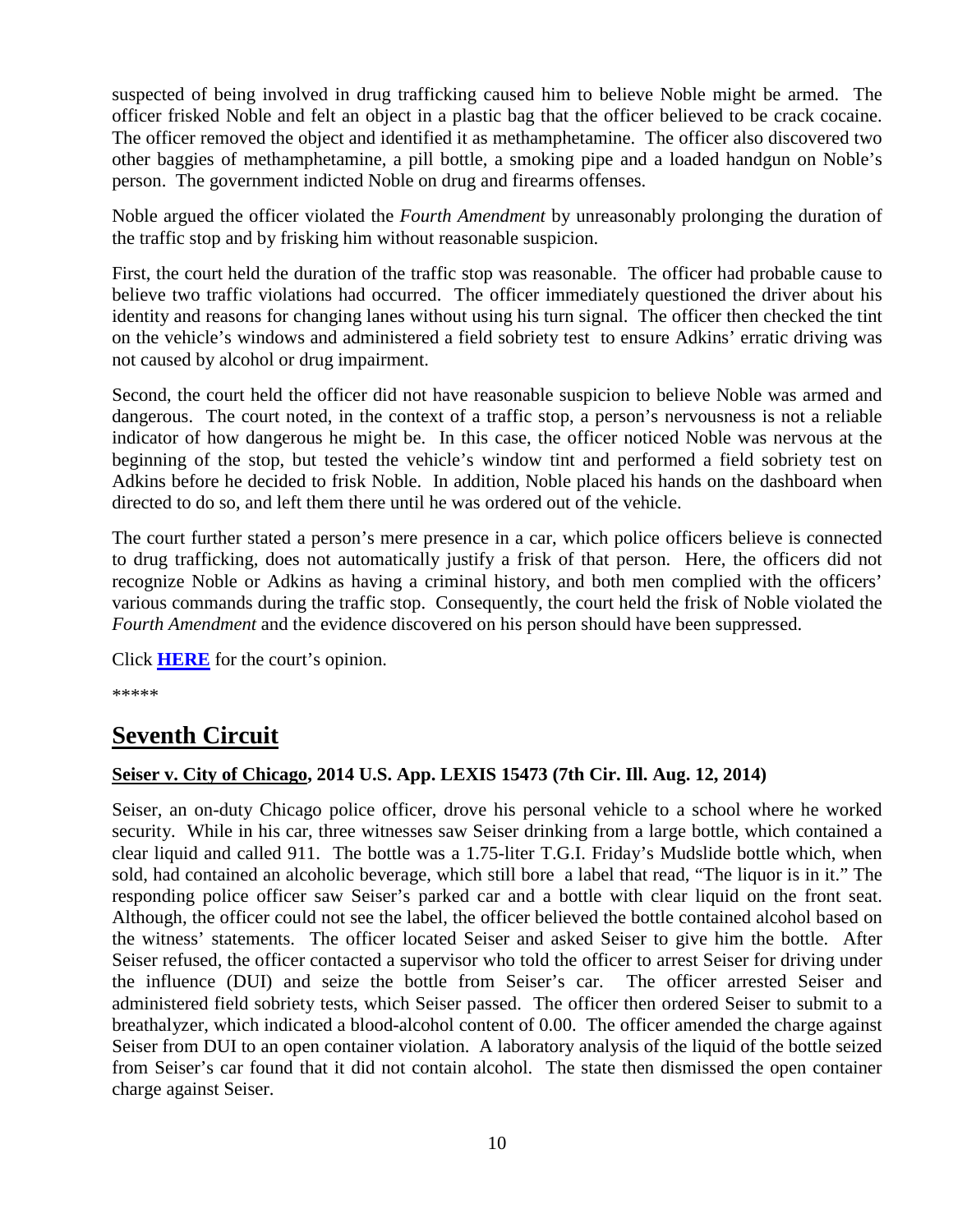Seiser sued, arguing that compelling him to submit to a breathalyzer test was an unreasonable search under the *Fourth Amendment*. Seiser also claimed there was no probable cause to believe he violated the open container law.

The court disagreed. When a police officer obtains information from a reasonably credible witness that a person has committed a crime, the officer may rely on that information to establish probable cause. Here, the supervisor had reports from three credible witnesses indicating Seiser had been drinking while driving a car. In addition, a police officer saw a bottle in Seiser's car that appeared to contain an alcoholic beverage and Seiser refused the officer's request to inspect the bottle. Finally, the label on the bottle seized from Seiser's car indicated it contained an alcoholic beverage. Under these circumstances, the court concluded it was reasonable to believe Seiser had committed DUI and that the breathalyzer test would yield evidence of that crime.

Finally, even though the results of the breathalyzer administered to Seiser were negative, the officers had probable cause to believe the contents of the bottle seized from Seiser's car contained an alcoholic beverage. Based on the witness statements, the officer's observations and the labeling on the bottle, the court found it was reasonable to believe Seiser violated the state's open container law.

Click **[HERE](http://docs.justia.com/cases/federal/appellate-courts/ca7/13-1985/13-1985-2014-08-12.pdf)** for the court's opinion.

\*\*\*\*\*

## <span id="page-10-0"></span>**Eighth Circuit**

#### <span id="page-10-1"></span>**United States v. Givens, 2014 U.S. App. LEXIS 15691 (8th Cir. Iowa Aug. 15, 2014)**

At approximately 2:00 a.m., a police officer saw a car that did not have license plates. The officer saw a piece of paper in the rear window of the car, but the officer could not determine if the paper was a valid temporary registration card. The officer conducted a traffic stop, and upon reaching the back of the car, he saw the paper in the rear window was a valid temporary registration card. However, by that time, the officer smelled the odor of marijuana emanating from the car. The officer searched the car and discovered bags of marijuana and rounds of ammunition. The government indicted Givens for several criminal violations.

Givens argued the officer did not have reasonable suspicion to support the traffic stop. Specifically, Givens claimed because the officer could not initially read the temporary registration card that the officer could not have reasonably believed the card was invalid.

The court disagreed. The officer testified when he saw the paper in the rear window of Givens' car, he could not tell whether it was a valid temporary registration card or not. The officer further testified, in his experience, temporary registration cards are generally legible when observed from his patrol car. The officer also testified that on prior occasions he had been able to read temporary registration cards at nighttime. The court concluded the lack of licenses plates on Givens' car or a readily apparent paper registration card in the window gave the officer reasonable suspicion to believe Givens was in violation of state law.

Click **[HERE](http://docs.justia.com/cases/federal/appellate-courts/ca8/13-2713/13-2713-2014-08-15.pdf)** for the court's opinion.

```
*****
```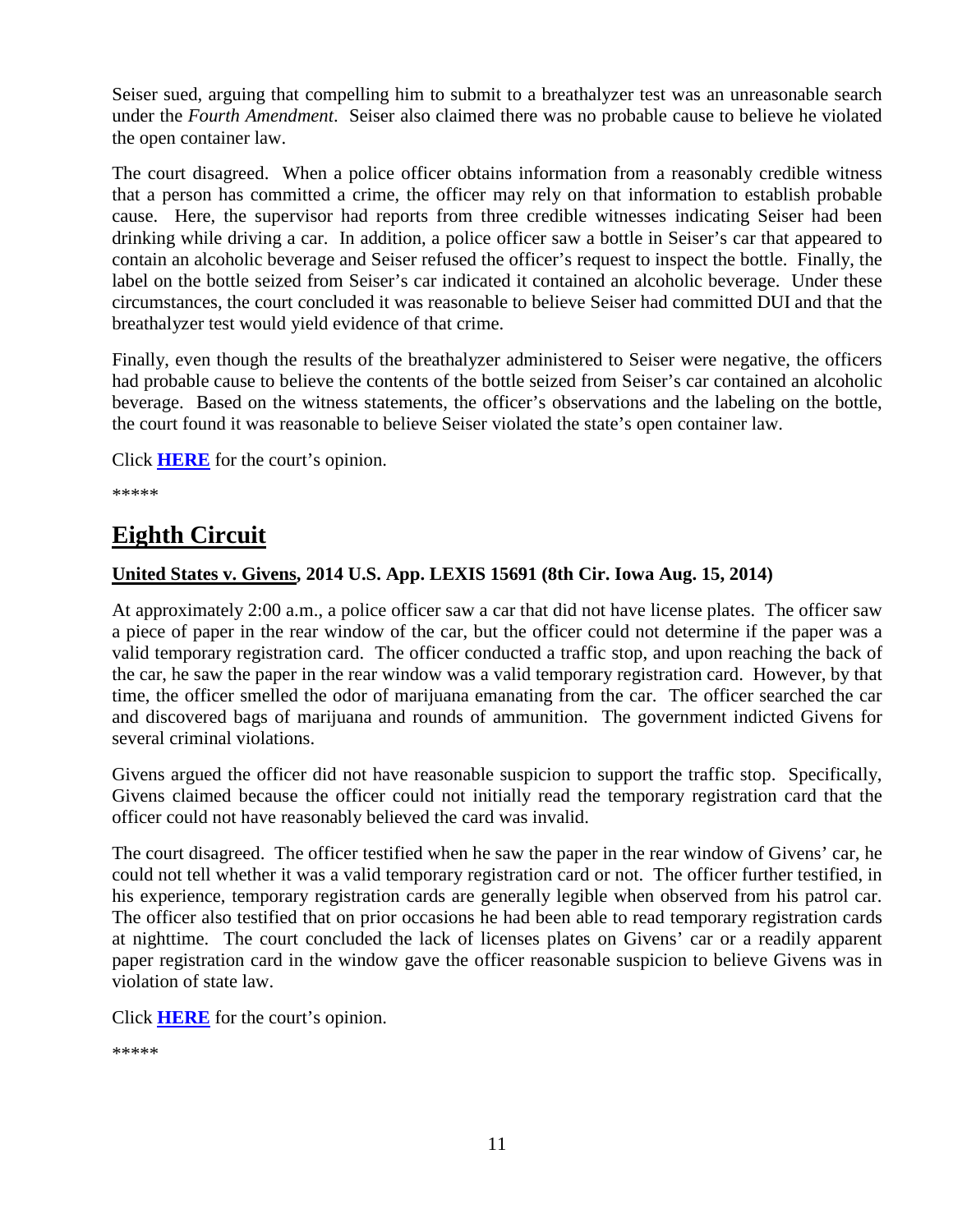#### <span id="page-11-0"></span>**United States v. Meidel, 2014 U.S. App. LEXIS 16096 (8th Cir. Mo. Aug. 21, 2014)**

While in Meidel's neighborhood looking for a suspicious vehicle, the officers approached Meidel to ask if he had seen the vehicle. Meidel, who was standing in his front yard, which was surrounded by a chain link fence, spoke to the officers, who remained on the other side of the fence near the roadway. When the conversation ended, Meidel turned around and began to walk toward his house. The officers then saw what appeared to be a semi-automatic handgun tucked partially into Meidel's pants in the small of his back. At the time, the officers knew several neighbors had previously reported that Meidel had fired a gun in the neighborhood, that Meidel was a convicted felon, and that Meidel had previously displayed the handle of a pistol to a clerk in a convenience store during a dispute. When the officers asked Meidel if he had a gun, Meidel told them it was a pellet gun. The officers noticed Meidel's demeanor had changed, and as Meidel continued toward his house, he was getting closer to a dumpster that was in the yard. The officers told Meidel that he was under arrest, but Meidel continued walking toward his house, while reaching back to the handgun in his waistband. Both police officers jumped the fence, tackled Meidel and recovered the handgun from Meidel's waistband. The government indicted Meidel for being a felon in possession of a firearm.

Meidel argued the officers violated the *Fourth Amendment* when they entered his front yard after they saw the handgun in his waistband.

The court disagreed. First, without deciding the issue, the court assumed that Meidel's fenced-in front yard constituted curtilage; therefore, it was protected by the *Fourth Amendment*. Next, the court held the officers' warrantless entry into Meidel's front yard was justified by exigent circumstances. Here, the officers saw what they believed to be a handgun in the waistband of Meidel's pants and the officers knew Meidel was a convicted felon. In addition, Meidel's demeanor changed when the officers asked him about the gun and Meidel was walking toward a dumpster in the yard, which would have shielded him from the officers' view. The court concluded under these circumstances a reasonable officer would have had legitimate concerns for his safety and the safety of others; therefore, the warrantless entry into Meidel's yard to arrest him and secure the gun was justified.

Click **[HERE](http://docs.justia.com/cases/federal/appellate-courts/ca8/13-3251/13-3251-2014-08-21.pdf)** for the court's opinion.

\*\*\*\*\*

#### <span id="page-11-1"></span>**United States v. Hickman, 2014 U.S. App. LEXIS 16194 (8th Cir. Ark. Aug. 22, 2014)**

Robinson was in the bedroom of the house she shared with Tidwell when Hickman came to bedroom door. Hickman, who had been at the house visiting Tidwell, told Robinson Tidwell had left the house and that Tidwell was not answering his cell phone. Robinson and Hickman later found Tidwell's body lying at the side of the house. Instead of calling for assistance, Robinson and Hickman went into the house and packed two kilograms of cocaine into a cooler. After Hickman left with the drugs, Robinson called 911. Robinson told the responding officers she had never seen Hickman before that night, and that Hickman introduced himself to her as "Scotty."

One week later, Robinson told a detective about the drugs in the house, and about how the man whom she knew as "Scotty" had removed the drugs the night of Tidwell's death. The detective then showed Robinson a photograph of Hickman and asked her whom it depicted. Robinson quickly responded the man in the photograph was "Scotty."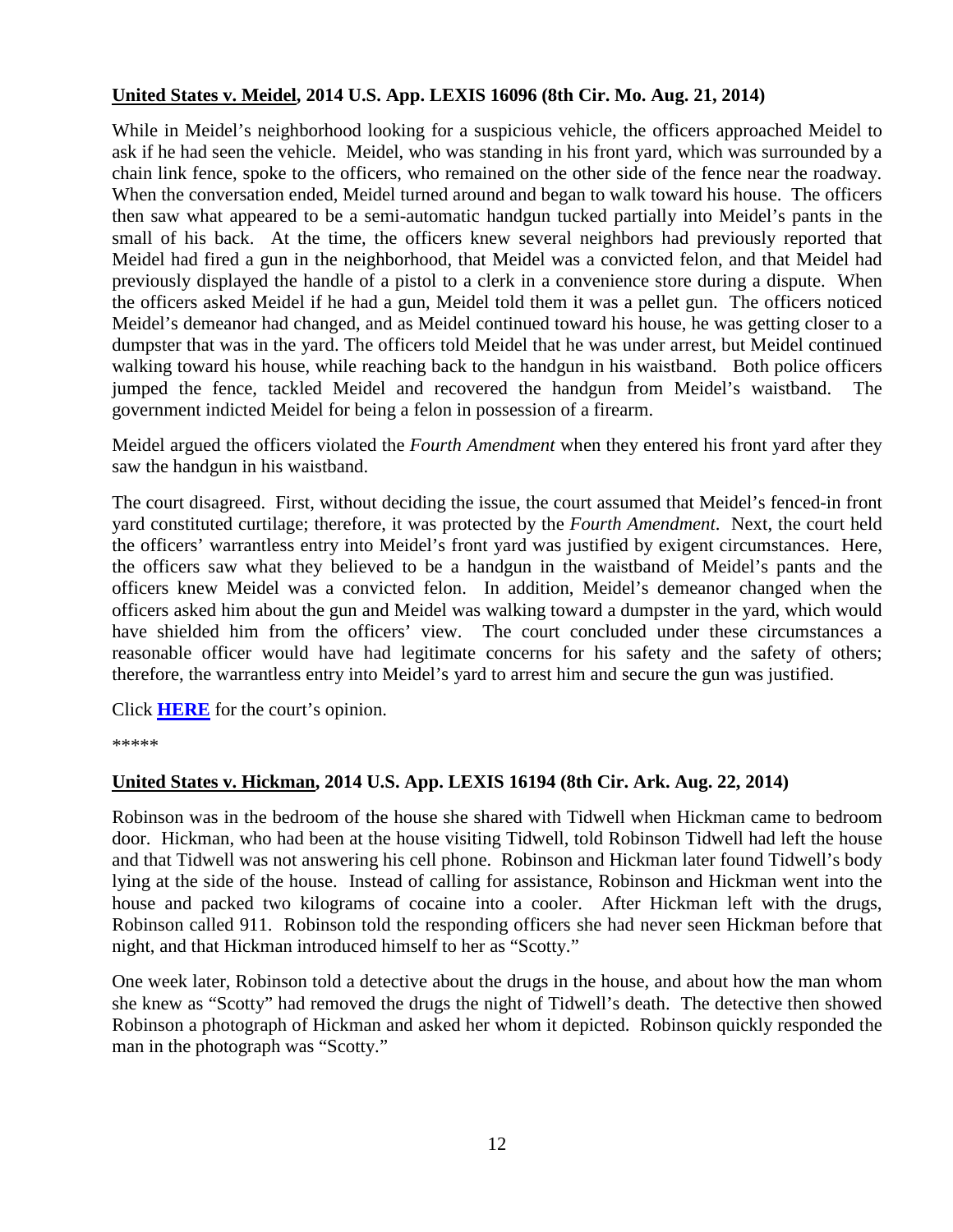The government charge Hickman with conspiracy to possess cocaine with intent to distribute. At trial, Hickman argued Robinson's identification of him during her interview with the detective should have been suppressed.

The court noted that even if Robinson's initial police interview involved an identification procedure that was unduly suggestive, suppression of Robinson's identification would not be automatic. Instead, a court would determine whether the unduly suggestive identification procedure created "a substantial likelihood of misidentification." In this case, the court concluded Robinson's identification of Hickman was reliable. First, Robinson described in detail their joint effort to remove the cocaine from the house. Second, Robinson identified Hickman by a specific alias that Hickman did not dispute. Third, Robinson was certain of Hickman's identity once she saw his photograph. Finally, Robinson identified Hickman from the photograph approximately one week after the incident.

Click **[HERE](http://docs.justia.com/cases/federal/appellate-courts/ca8/13-2675/13-2675-2014-08-22.pdf)** for the court's opinion.

\*\*\*\*\*

#### <span id="page-12-0"></span>**Williams v. Holley, 2014 U.S. App. LEXIS 16288 (8th Cir. Ark. Aug. 25, 2014)**

Officer Holley entered Williams' home to arrest Williams on twenty-three outstanding misdemeanor arrest warrants. The warrants were for non-violent misdemeanors, traffic violations and contempt of court stemming from those misdemeanors. After an initial struggle, Holley pushed Williams away from him, and the two men ended up standing five to six feet apart from each other. Williams did not attempt to get away, make any threatening gestures or advance toward Holley. Holley drew his Taser and ordered Williams to lie on the floor. Although Williams ignored Holley's command and remained standing, Williams did not say anything to Holley or make any threatening gestures. Holley attempted to call for back-up; however, his call failed because the radio channel was already in use. Holley then deployed his Taser in dart mode, which hit, but did not appear to affect Williams. As Williams attempted to remove the darts, Holley approached with the intent of applying the exposed prongs of the Taser directly into Williams' body. When Holley approached, Williams took the Taser away from Holley and got on top of him. Williams pressed the activated Taser against Holley's left shoulder. Holley claimed the Taser disabled his left shoulder, but stated he was still able to use his left arm in an attempt to shift Williams off him. Holley then used his right hand to draw his pistol and point it at William's stomach. Williams refused to get off Holley and continued pressing the Taser into Holley's shoulder. Holley fired his pistol into Williams' stomach and then fired a second shot that struck Williams in the hand as Williams attempted to grab the pistol. After the second shot, Holley used his left hand to shift Williams so he could get out from under him. Holley fired four more shots, striking Williams in the chest. According to Holley, he fired at Williams from a distance of less than three feet because Williams was advancing toward him with raised arms. Williams died from his wounds,

An internal investigation and coroner's examination revealed inconsistences with the account of the shooting provided by Holley. These inconsistences called into question whether Williams deployed the Taser against Holley as Holley claimed, and whether Williams was in the position Holley claimed when Holley shot him.

Williams' daughter sued Holley, claiming Holley's decision to deploy his Taser against Williams was unreasonable and that Holley unreasonably used deadly force when he repeatedly shot Williams.

The court of appeals affirmed the district court, which held Holley was not entitled to qualified immunity.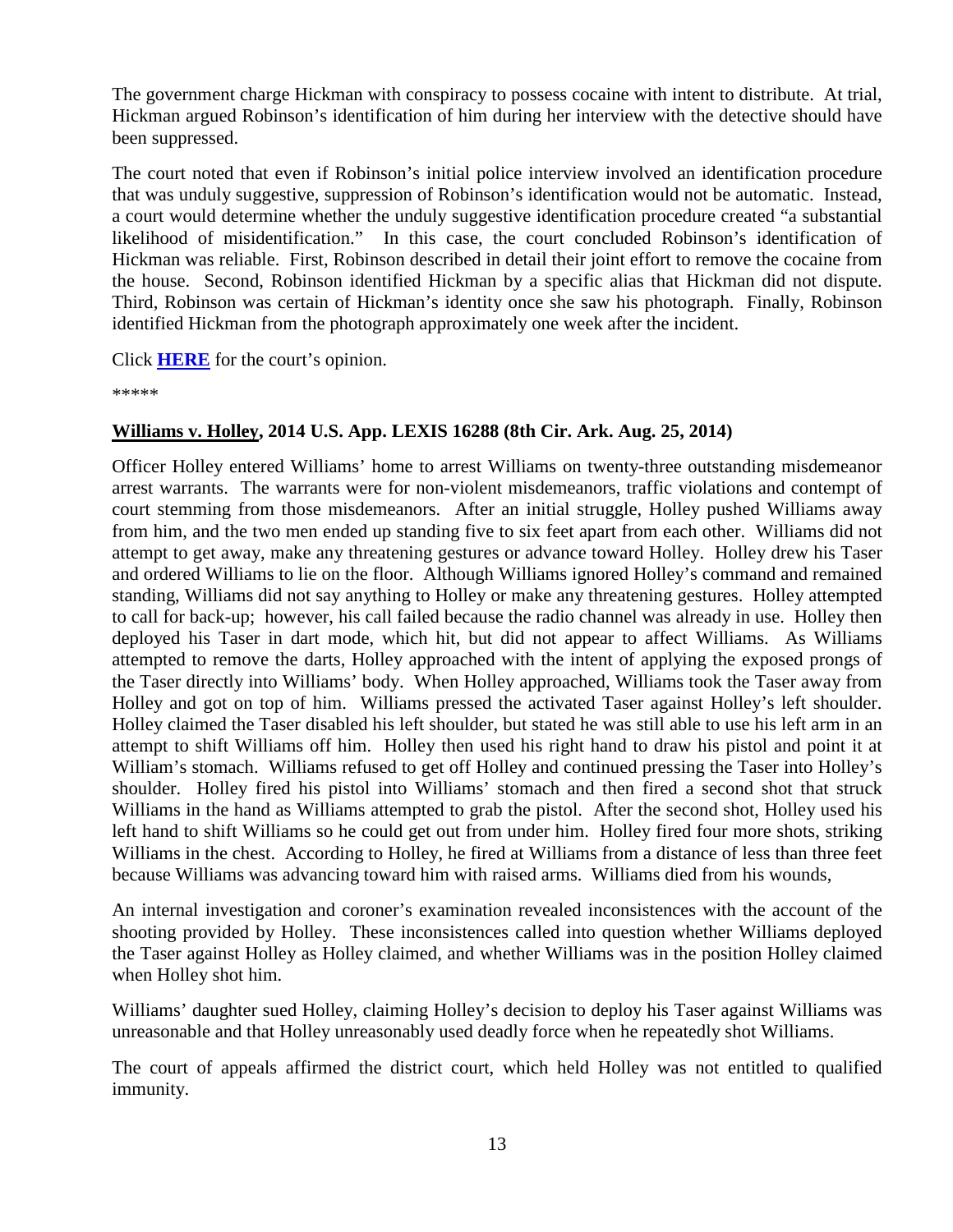Holley argued the court was bound to accept his version of events because he was the only surviving eyewitness to the incident. As a result, Holley claimed there was insufficient evidence for a reasonable juror to find his decision to use deadly force against Williams was unreasonable.

The court disagreed. To determine whether a police officer is entitled to qualified immunity, the court reviews the facts as claimed by the plaintiff, in this case Williams, to determine if a constitutional violation was alleged. In this case, the court noted the circumstantial evidence raised questions of fact regarding material aspects of Holley's account of the incident. Specifically, a reasonable juror could infer Williams had not deployed the Taser against Holley in the manner Holley claimed, and that Williams had been raising his arms to defend himself from Holley's gunshots rather than attacking as Holley described.

Click **[HERE](http://docs.justia.com/cases/federal/appellate-courts/ca8/13-3720/13-3720-2014-08-25.pdf)** for the court's opinion.

\*\*\*\*\*

## <span id="page-13-0"></span>**Ninth Circuit**

#### <span id="page-13-1"></span>**United States v. Nora, 2014 U.S. App. LEXIS 16677 (9th Cir. Cal. Aug. 28, 2014)**

Police officers saw two men they did not recognize standing on the sidewalk in front of Nora's house. The officers lost sight of the men for a few seconds and by the time the officers pulled up in front of the house, the men were standing on the porch. As the officers stood on the sidewalk and attempted to talk to the men, Nora abruptly turned away from the officers and entered the house. The officers saw that Nora was holding a blue-steel semi-automatic handgun in his right hand. The officers ordered Nora to stop, but Nora disregarded the officers' commands and went into the house. The officers called for backup, and within minutes, 20 to 30 officers arrived and surrounded the house with weapons drawn. Police officers used a public address system to order Nora out of the house. When Nora came out, the officers arrested him and found a small amount of marijuana on his person. In addition, Nora made several incriminating statements in response to questioning by the officers. Based on the officers' initial observations, the marijuana seized from Nora, and Nora's incriminating statements, the officers obtained a warrant to search Nora's house for firearms and drugs. After the officers discovered firearms and drugs in Nora's house, the government indicted Nora on a variety of federal criminal offenses.

First, the court held the officers had probable cause to arrest Nora for carrying a loaded firearm in a public place, a misdemeanor. The officers saw Nora carrying the firearm while he was on the front porch of his house, which is not a "public" place under state law. However, when the officers first saw Nora, a few seconds earlier, he was standing on the public sidewalk. Given the short interval during which the officers lost sight of Nora, the court concluded the officers had reasonable grounds to believe Nora possessed the firearm just moments earlier on the public sidewalk.

Second, even if police officers have probable cause to arrest, when arresting a suspect inside his home, the officers must first obtain an arrest warrant or one of the exceptions to the warrant requirement must apply. Although the officers physically took Nora into custody outside his home, Nora only came out after the police ordered him to do so at gunpoint. The court recognized that forcing a suspect to exit his home under those circumstances constitutes an "in-home" arrest for *Fourth Amendment* purposes.

Third, in this case, the officers did not have an arrest warrant for Nora, nor were there exigent circumstances that justified Nora's "in-home" warrantless arrest. Even though Nora possessed a firearm, the court stated that Nora never aimed it at the officers or anyone else and there was no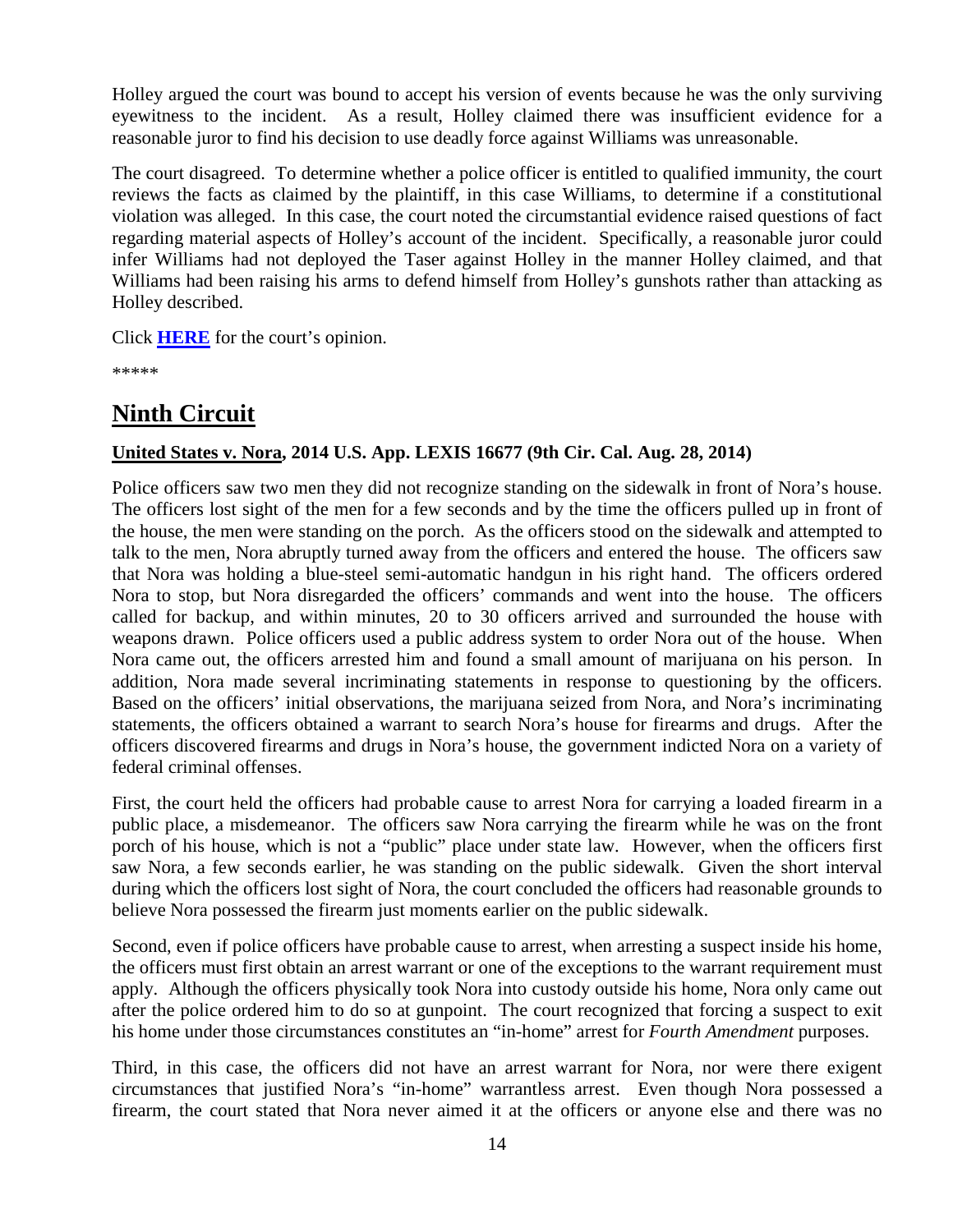evidence Nora had used or threatened to use the firearm. In addition, the officers had no reason to believe Nora might pose a danger to the public by attempting to flee because the officers had the house surrounded. Finally, the officers only had probable cause to believe Nora committed a misdemeanor violation of state law. The court stated that "an exigency related to a misdemeanor will seldom, if ever, justify a warrantless entry into the home." Here, the court concluded the relatively minor nature of Nora's offense did not justify a finding of exigent circumstances.

Fourth, the court held Nora's unlawful "in-house" arrest required the suppression of the drugs seized from Nora's person, and Nora's incriminating statements. In addition, the court concluded this information should not have been considered when the officers obtained the warrant to search Nora's house for drugs and firearms.

Finally, the court held the evidence seized from Nora's house, pursuant to the search warrant should have been suppressed. Based on their personal observations, the officers had probable cause to believe Nora carried a blue-steel semi-automatic handgun into his house. However, the search warrant authorized the officers to seize "firearms, assault rifles, handguns of any caliber and shotguns of any caliber." The court concluded that this provision of the search warrant was impermissibly broad because it failed to particularly describe the handgun the officers saw Nora carrying.

Click **[HERE](http://docs.justia.com/cases/federal/appellate-courts/ca9/12-50485/12-50485-2014-08-28.pdf)** for the court's opinion.

\*\*\*\*\*

#### <span id="page-14-0"></span>**United States v. Fowlkes, 2014 U.S. App. LEXIS 16387 (9th Cir. Cal. Aug. 25, 2014)**

Police officers witnessed what appeared to be a drug transaction between Fowlkes and another man. After conducting a traffic stop, the officers arrested Fowlkes after they saw marijuana and cocaine in Fowlkes' car. The officers transported Fowlkes to the jail where they conducted a strip search. During the search, the Fowlkes appeared to push something into his anus. The officers responded by deploying a Taser against Fowlkes and then forcibly removing a plastic bag from Fowlkes' rectum that contained cocaine.

Fowlkes argued the forcible removal of drugs from his rectum by police officers without medical training or a search warrant violated the *Fourth Amendment*.

The court agreed. The *Fourth Amendment* generally requires police officers to obtain a warrant to search for and seize drugs within a person's body. However, a warrantless search of the human body is reasonable if the search falls within one of the exceptions to the *Fourth Amendment*. In this case, the court found exigent circumstances did not justify the warrantless search of Fowlkes' rectum. When the officers searched Fowlkes, he was handcuffed, tased and surrounded by five police officers. The government did not present any evidence to establish that Fowlkes could have destroyed the evidence or that a medical emergency existed that justified the immediate retrieval of the cocaine.

The court further held the special-needs exception did not apply. While the officers had a strong interest in preventing contraband from entering the jail, a visual observation would have confirmed their suspicions that Fowlkes was concealing contraband and allowed the officers to obtain a warrant.

Finally, even if the officers could have lawfully conducted a warrantless search, the manner in which the officers conducted the search was unreasonable. There was no evidence that any of the officers had medical or any other training on how to safely remove suspicious objects from an arrestee's rectum or how to evaluate whether such removal could cause serious harm or death.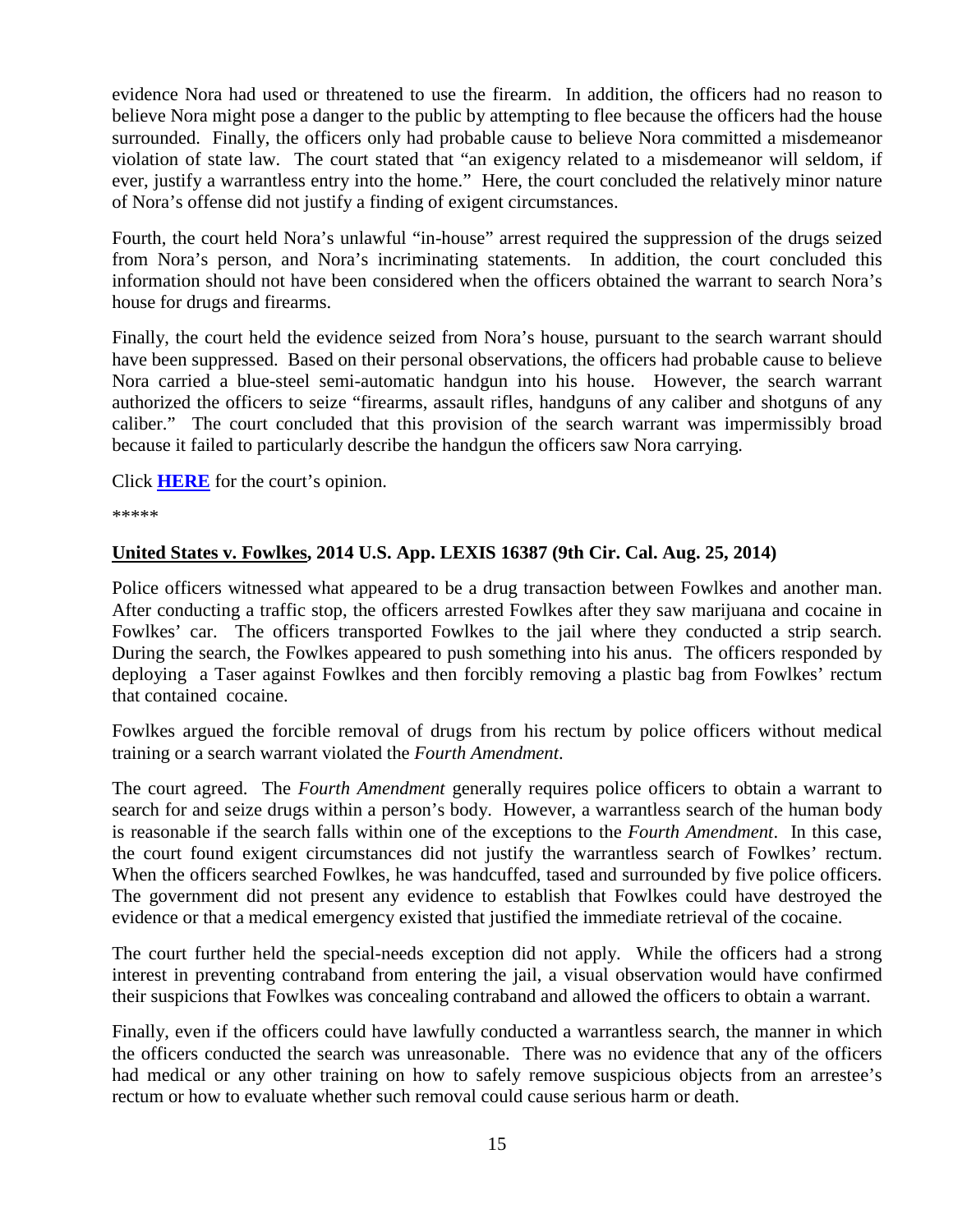Consequently, the court held the lack of a warrant along with the unreasonable and dangerous methods used during the body cavity search violated Fowkles' *Fourth Amendment* rights; therefore, the cocaine should have been suppressed.

Click **[HERE](http://docs.justia.com/cases/federal/appellate-courts/ca9/11-50273/11-50273-2014-08-25.pdf)** for the court's opinion.

\*\*\*\*\*

#### <span id="page-15-0"></span>**Cruz v. City of Anaheim, 2014 U.S. App. LEXIS 16705 (9th Cir. Cal. Aug. 28, 2014)**

A confidential informant (CI) told a police officer that Cruz was a gang member who sold methamphetamine and carried a gun. The officer determined Cruz had a prior conviction for a felony involving a firearm. Sometime later, the CI told the officer where Cruz was located, described Cruz's vehicle and told the officer Cruz was carrying a handgun in his waistband. The CI also told the officer Cruz made it clear that "he was not going back to prison." Several police officers located Cruz's Suburban and followed it. When the officers noticed Cruz's vehicle had a broken taillight, they executed a traffic stop. After Cruz pulled into a parking lot, the officers surrounded his vehicle with their police cars. Cruz attempted to escape by backing his vehicle into one of the police cars. Cruz eventually stopped, and five police officers got out of their patrol cars with their weapons drawn. When Cruz opened his door, the officers shouted at him to get on the ground as he emerged from his vehicle. According to four of the officers, Cruz ignored their commands, exited his vehicle and reached for the waistband of his pants. The fifth officer was standing behind Cruz's vehicle and could not see whether Cruz reached for his waistband. The four officers who claimed Cruz reached for his waistband fired at Cruz. The fifth officer fired at Cruz because he perceived that Cruz was exchanging gunfire with the other four officers. After they stopped firing, the officer approached Cruz's body, which was tangled in his seatbelt and hanging from it. The officers did not find a gun on Cruz's person, but found a loaded handgun on the passenger seat of Cruz' vehicle.

Cruz's relatives sued the city, the chief of police, a deputy chief of police and the five police officers for excessive use of force and wrongful death. The district court dismissed the lawsuit against the city, the chief and deputy chief. The court held the five police officers were entitled to qualified immunity because the plaintiffs had not presented any evidence to contest the officers' version of events.

The court of appeals reversed district court regarding the four officers who claimed they shot Cruz because he reached for his waistband. The court concluded a reasonable jury might find the officers' version of events implausible. For example, the court stated a jury might be skeptical that four pairs of eyes had a line of sight to Cruz's hand as Cruz stood between his vehicle and his vehicle's open door. The court also noted that Cruz was left handed, yet two officers claimed they saw Cruz reach for his waistband with his right hand. As a result, the court found a reasonable jury could doubt that Cruz would have reached for his waistband with his right hand. Finally, the officers claimed Cruz exited his vehicle, stood in the doorway and then reached for his waistband. However, after the officers shot Cruz, the officers had to cut Cruz free from his seatbelt because he was suspended by it. The court concluded a reasonable jury could find that the officers shot Cruz before he exited his vehicle or that Cruz had not reached for his waistband as the officers claimed.

In addition, the court of appeals reversed the district court's dismissal of the lawsuit as to the city, the chief of police and the deputy chief of police.

Finally, the court of appeals affirmed the district court, which held the fifth officer was entitled to qualified immunity. The court found the plaintiffs presented no evidence to doubt the officer's claim